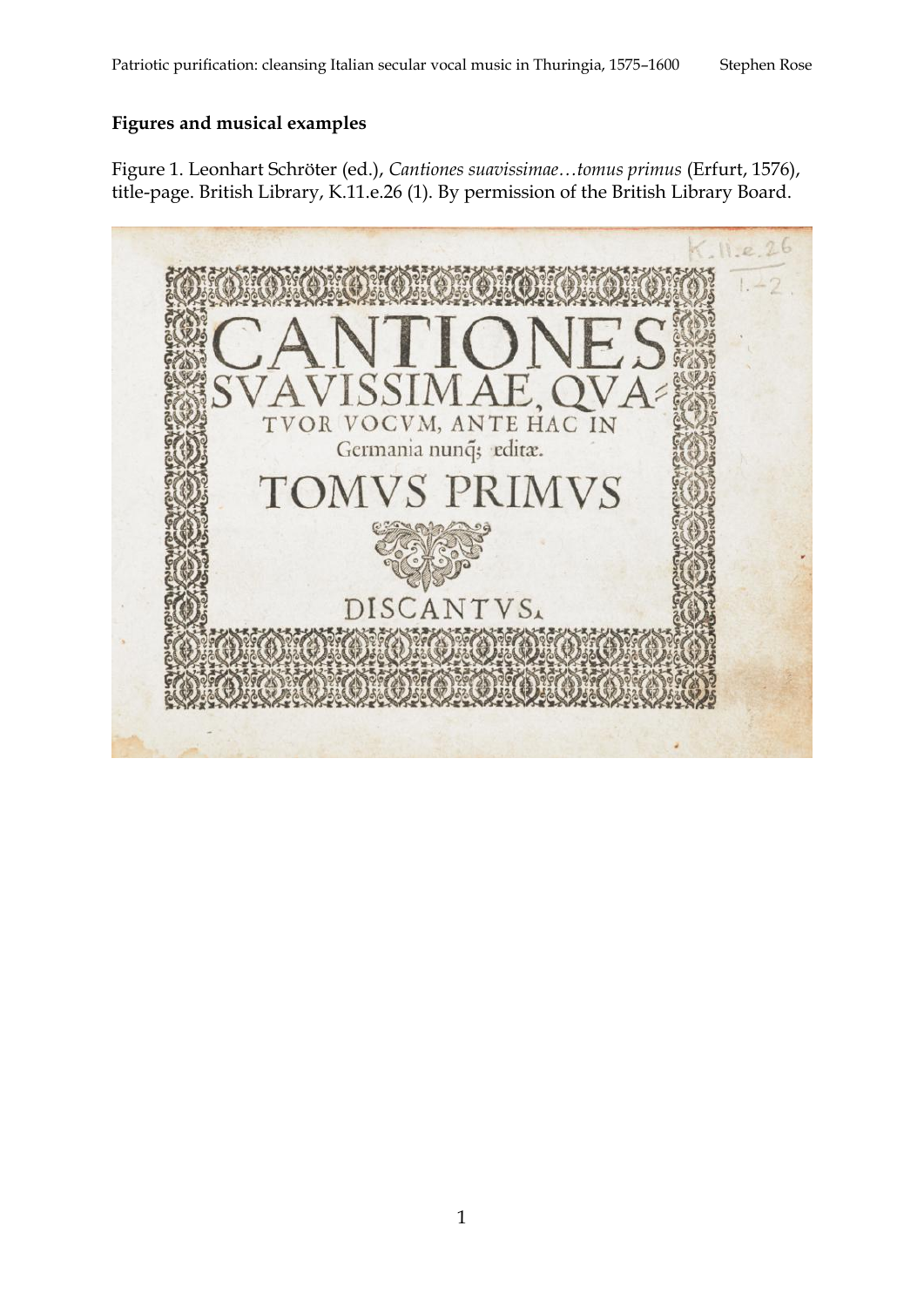Figure 2. Melchior Bacusius (ed.), *Primus liber suavissimas praestantissimorum nostrae aetatis artificum Italianorum cantilenas 4. 5. 6. & 8. vocum continens* (Erfurt, 1587), titlepage. Note the 'SANA' stamp of the church and school of St Anna, Augsburg. British Library, B.375. By permission of the British Library Board.



2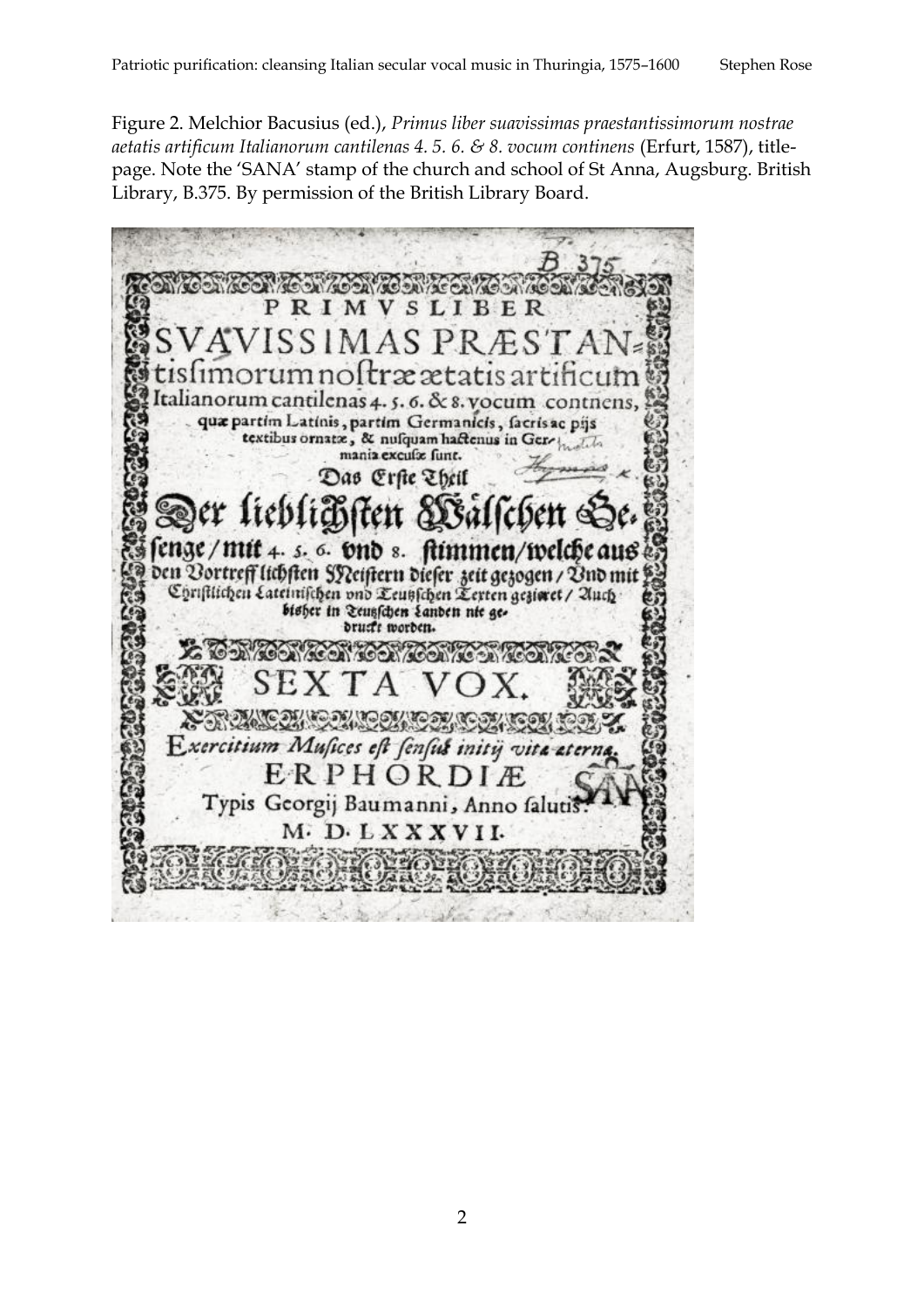Figure 3. Johannes Lindemann (ed.), *Amorum filii Dei decades duae...Zwantzig liebliche und gantz anmutige/ Lateinische und Deutsche Newe Jharß/ oder Weyhenachten Gesenglein* (Erfurt, 1598). Tenor partbook, verso of title page. Biblioteka Jagiellónska, Kraków, Mus. Ant. Pract. L920.

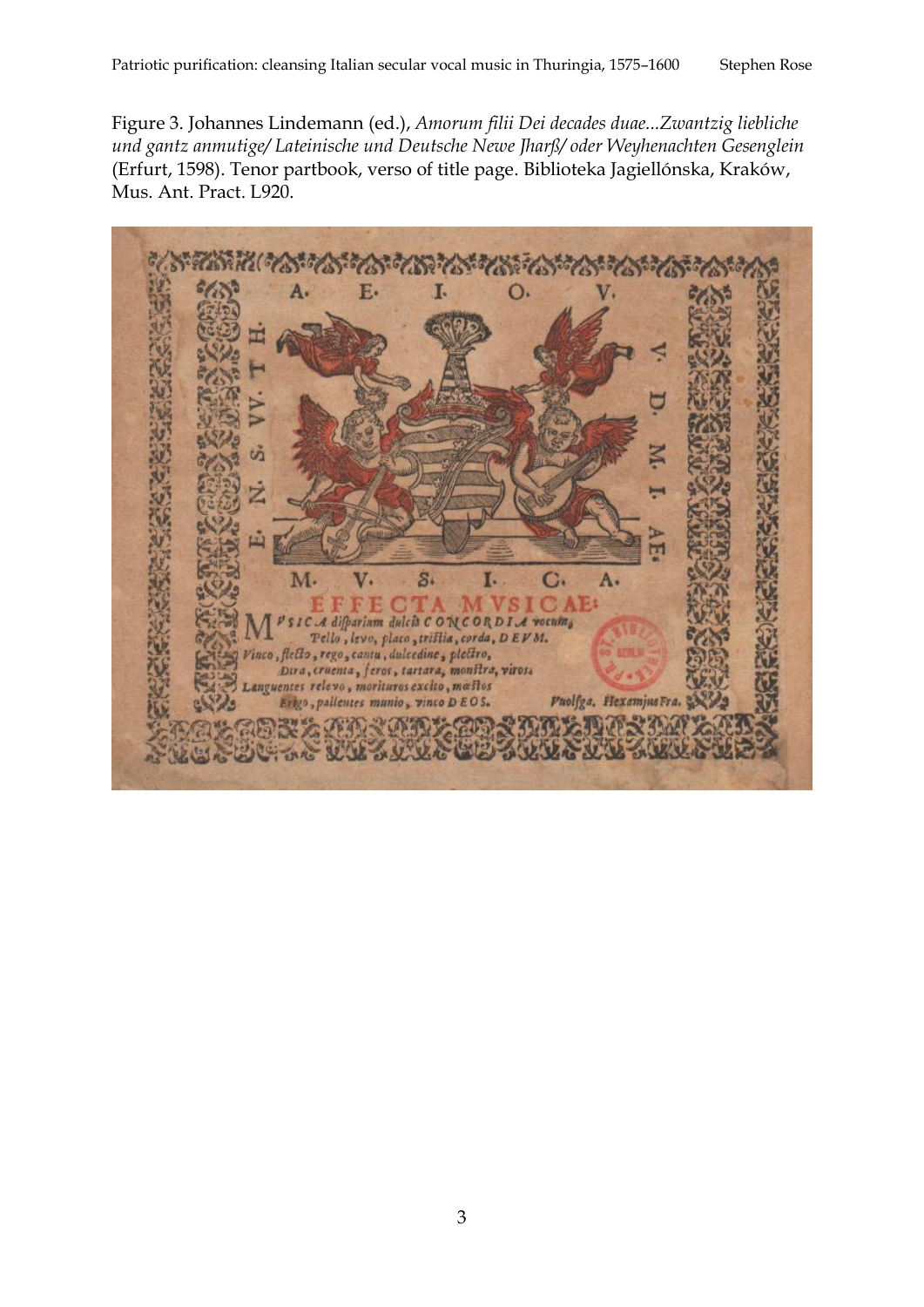## **Music examples**

Example 1: Adrian Willaert, 'O dolce vita mia che t'haggio fatto' (*Canzone villanesche alla napolitana*, 1545), with contrafactum (in italics), 'O dulce sacramentum' (*Cantiones suavissimae...tomus primus*, 1576).

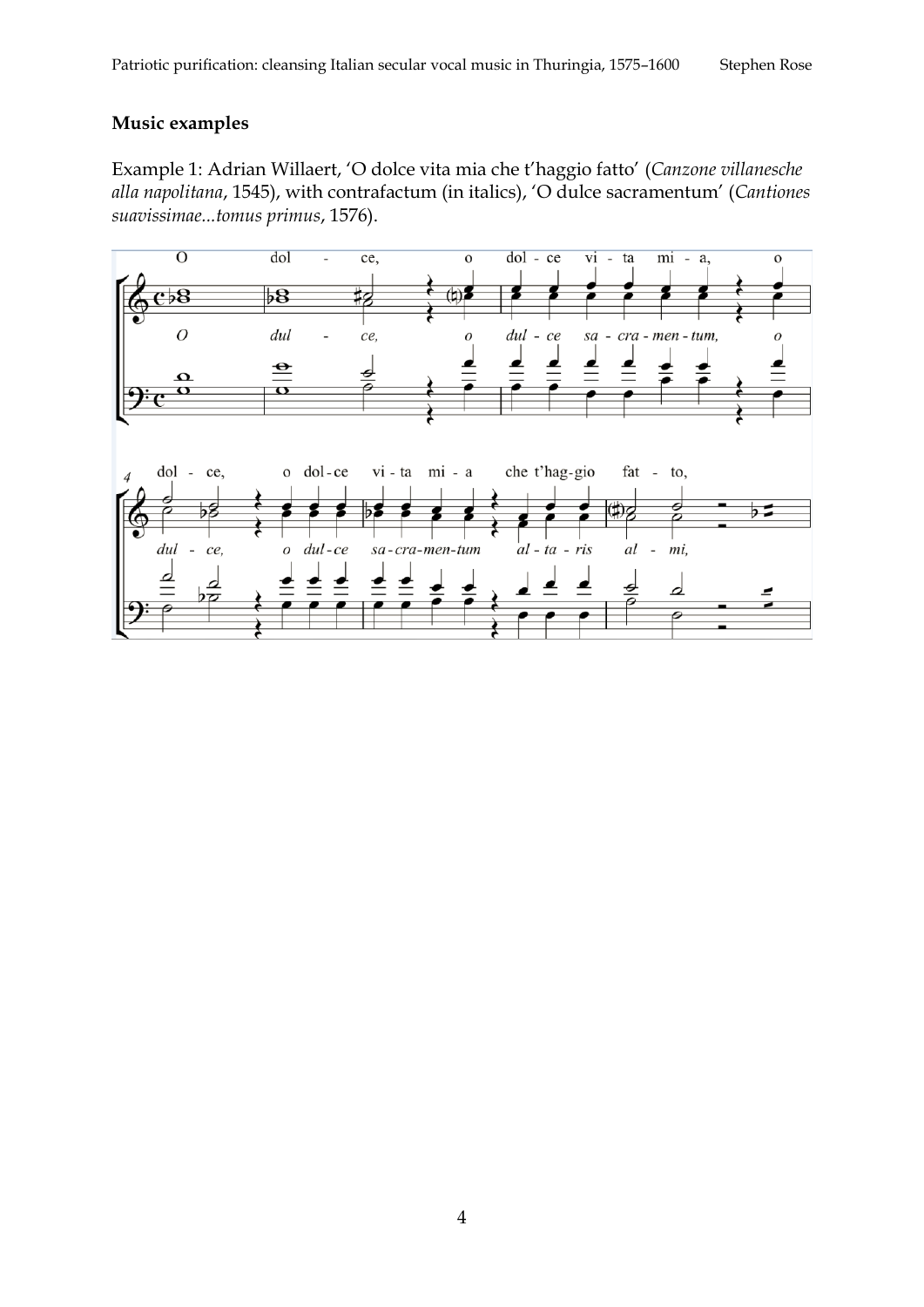Example 2: Adrian Willaert, 'Madonna mia famme bon'offerta' (*Canzone villanesche alla napolitana*, 1545), with contrafactum (in italics), 'Cur caecus nascitur' (*Cantiones suavissimae...tomus secundus*, 1580), opening and refrain.

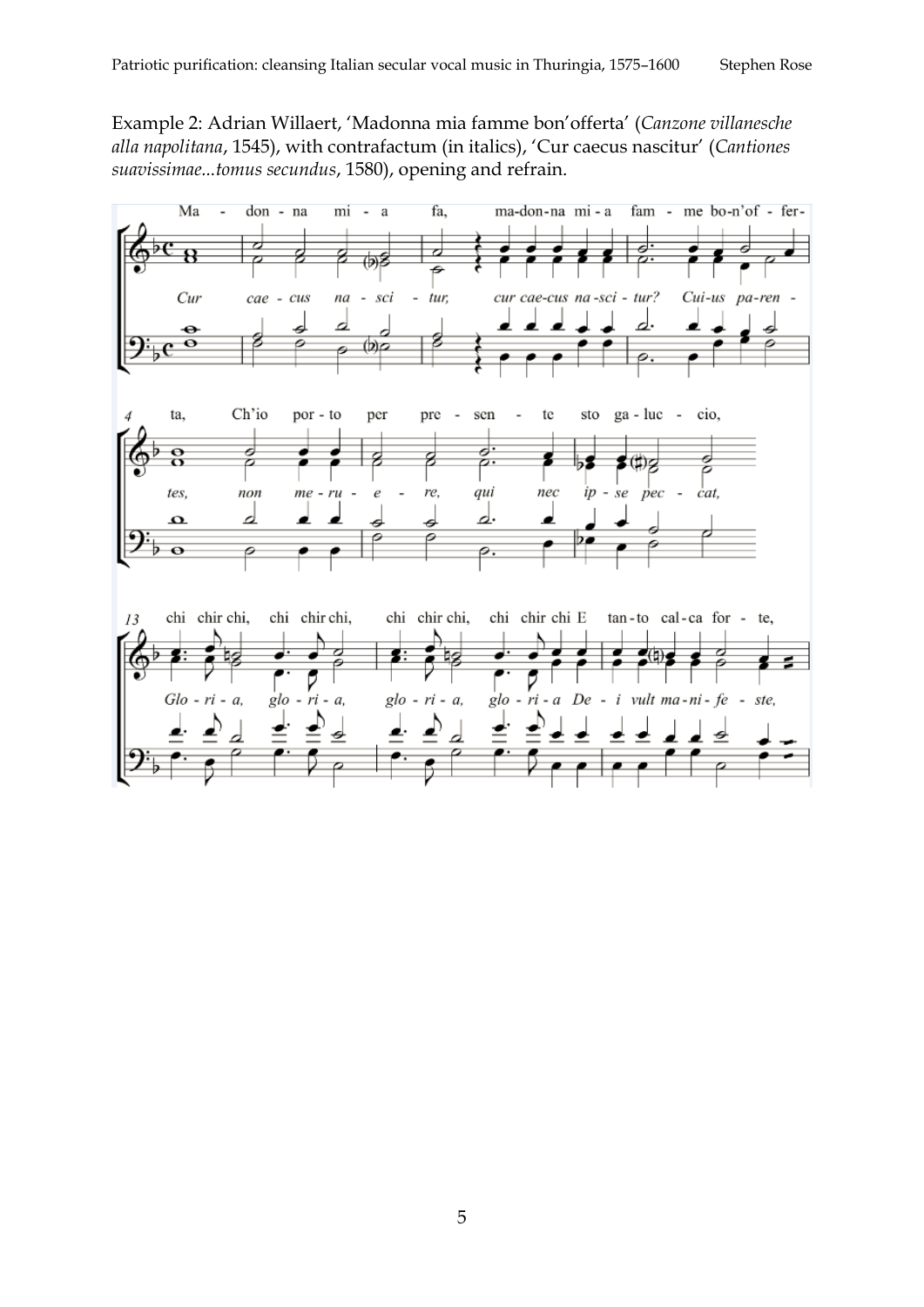Example 3: Andrea Gabrieli, 'Non ti sdegnar' (*Il secondo libro de madrigali a sei voci*, 1580), with contrafactum (in italics), 'Gott ist getreu' (*Primus liber suavissimas…cantilenas*, 1587), opening.



Example 4: Andrea Gabrieli, 'Non ti sdegnar' (*Il secondo libro de madrigali a sei voci*, 1580), with contrafactum (in italics), 'Gott ist getreu' (*Primus liber suavissimas…cantilenas*, 1587), bars 12b–15.



6